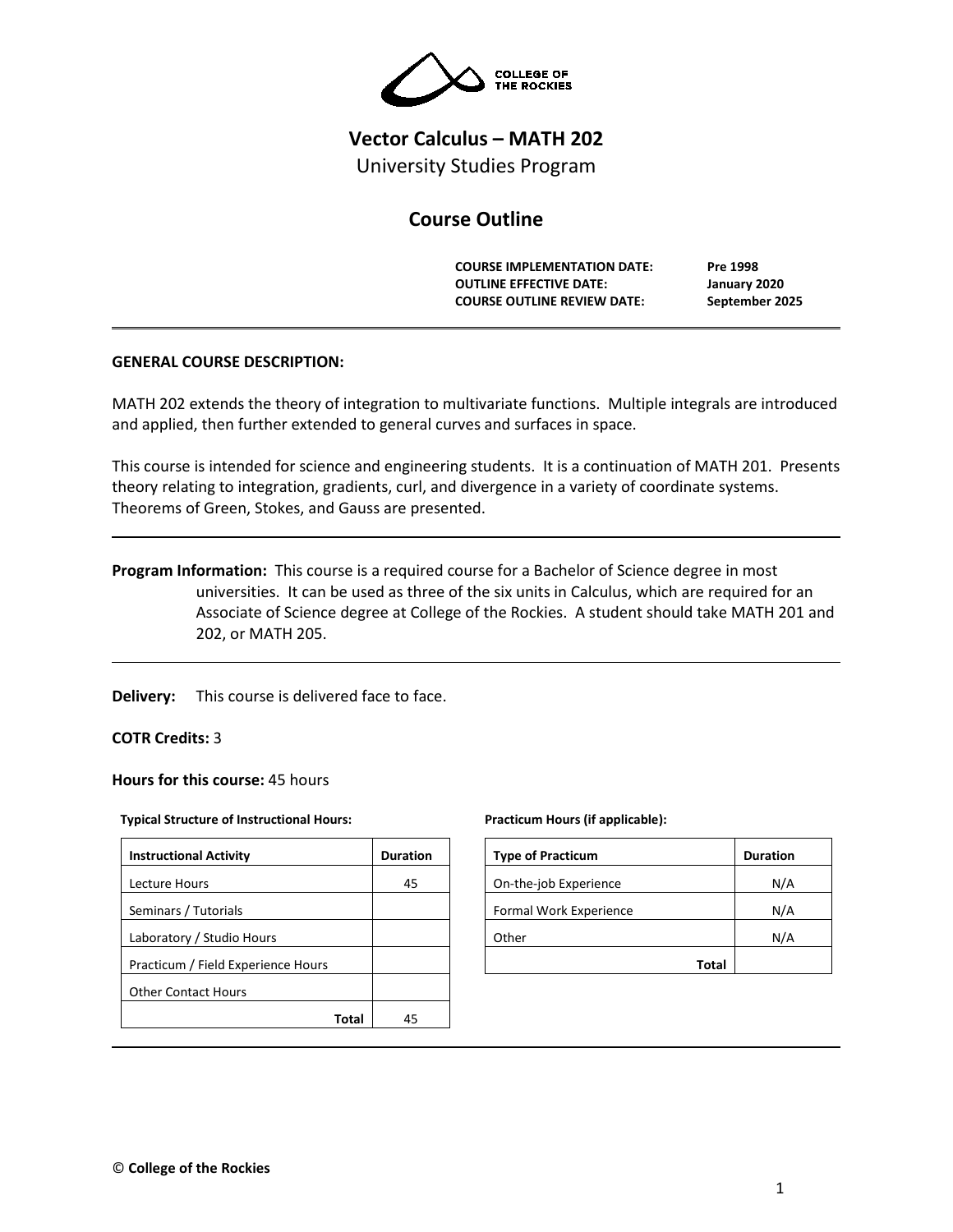Ben Tippett, Ph.D.

Signature

#### **APPROVAL SIGNATURES:**

Department Head Erin Aasland Hall E-mail: [aaslandhall@cotr.bc.ca](mailto:aaslandhall@cotr.bc.ca) Dean of Business and University Studies Darrell Bethune E-mail: [bethune@cotr.bc.ca](mailto:bethune@cotr.bc.ca)

Department Head Signature

Dean Signature

EDCO

Valid from: January 2020- September 2025

Education Council Approval Date

#### **COURSE PREREQUISITES AND TRANSFER CREDIT:**

**Prerequisites:** MATH 201

**Corequisites:** None

## **Flexible Assessment (FA):**

Credit can be awarded for this course through FA  $\Box$  Yes  $\Box$  No

Learners may request formal recognition for flexible assessment at the College of the Rockies through one or more of the following processes: External Evaluation, Worksite Assessment, Demonstration, Standardized Test, Self-assessment, Interview, Products/Portfolio or Challenge Exam. Contact an Education Advisor for more information.

**Transfer Credit:** For transfer information within British Columbia, Alberta and other institutions, please visit<http://www.cotr.bc.ca/Transfer>

> Students should also contact an academic advisor at the institution where they want transfer credit.

**Prior Course Number:** N/A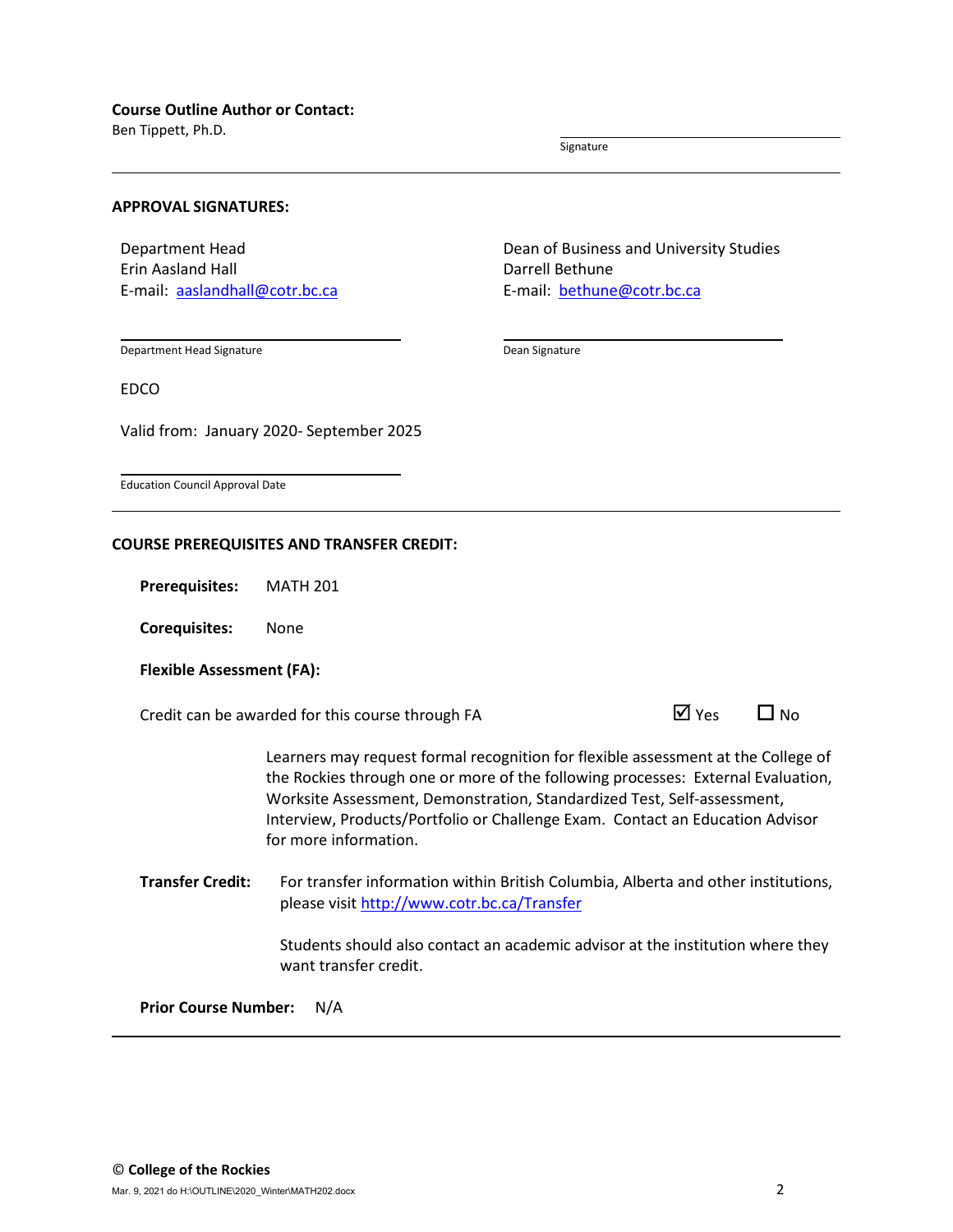# **Textbooks and Required Resources:**

Textbook selection varies by instructor and may change from year to year. At the Course Outline Effective Date the following textbooks were in use:

Hass, Joel R., Heil, Christopher E., Weir, Maurice D., *Thomas' Calculus, Early Transcendentals,*  14th Edition, Pearson Educator (2018)

*Please see the instructor's syllabus or check COTR's online text calculator <http://go.cotr.bc.ca/tuition/tCalc.asp> for a complete list of the currently required textbooks.*

# **LEARNING OUTCOMES:**

Upon the successful completion of this course, students will be able to

- calculate double and triple integrals in Cartesian polar, cylindrical and spherical coordinates; switch between the various coordinate systems; use the Jacobian to make general substitutions in double and triple integrals;
- calculate line integrals; work; circulation;
- identify conservative fields and construct potential functions for them;
- calculate surface integrals; flux; and
- use the theorems of Green, Stokes and Gauss to calculate integrals.

This course should help students

- use written and oral communication skills effectively, employing methods appropriate to message and context;
- think clearly and critically, fusing experience, knowledge and reasoning into considered judgment; and
- identify, interpret, and solve problems, effectively implementing and evaluating proposed strategies.

# **COURSE TOPICS:**

Multiple integration

- Double and Iterated integrals
	- \* In Cartesian coordinates Over General Regions
	- \* In polar coordinates
	- \* Areas, moments, centres of mass
- Triple integrals
	- \* In Cartesian coordinates
	- \* In cylindrical and spherical coordinates
	- \* Volumes, moments, centres of mass
- Substitutions; the Jacobian

## Integrals and Vector Fields

- Line integrals
- Work; circulation, and flux
- Conservative fields; path independence; potential functions

#### © **College of the Rockies**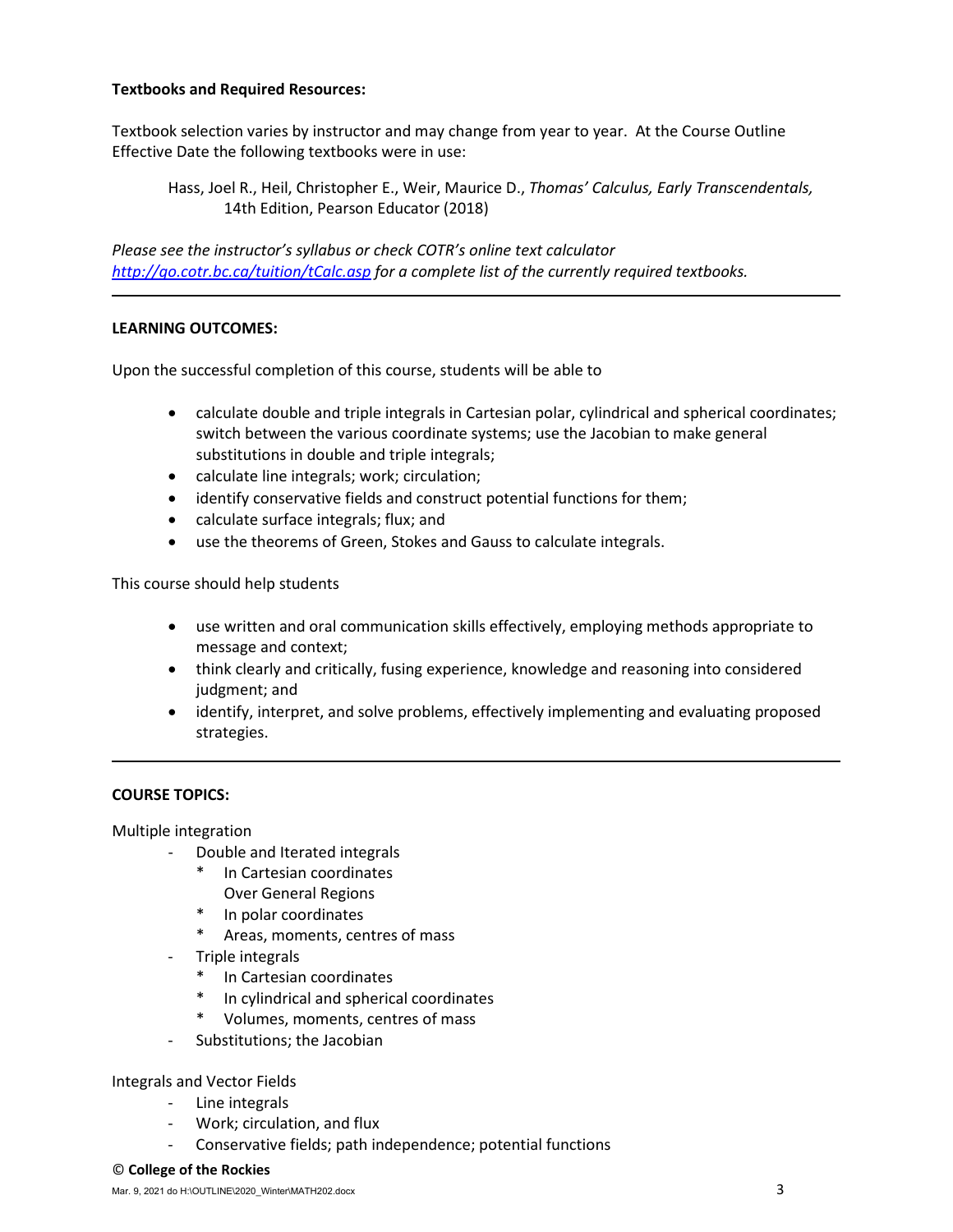- Green's theorem in the Plane
- Surfaces and Area
- Surface integrals
- Stokes' theorem
- Divergence theorem and a Unified Theory

*See instructor's syllabus for the detailed outline of weekly readings, activities and assignments.* 

## **EVALUATION AND ASSESSMENT (Face to Face Delivery):**

| <b>Assignments</b> | % Of Total Grade |  |  |
|--------------------|------------------|--|--|
| Assignments        | 20%              |  |  |
| Midterm Test(s)    | 30%              |  |  |
| <b>Final Exam</b>  | 50%              |  |  |
| <b>Total</b>       | 100%             |  |  |

*Please see the instructor's syllabus for specific classroom policies related to this course, such as details of evaluation, penalties for late assignments, and use of electronic aids.*

# **EXAM POLICY:**

Students must attend all required scheduled exams that make up a final grade at the appointed time and place.

Individual instructors may accommodate for illness or personal crisis. Additional accommodation will not be made unless a written request is sent to and approved by the appropriate Department Head prior to the scheduled exam.

Any student who misses a scheduled exam without approval will be given a grade of "0" for the exam.

## **COURSE GRADE:**

Course grades are assigned as follows:

| Grade                    | $A+$      | $\sqrt{ }$ | $A-$  | $B+$      | D<br>Þ    | $B -$     | C+        | ุ     | $\overline{\phantom{0}}$<br>-<br>$\overline{\phantom{0}}$ | ◡         |      |
|--------------------------|-----------|------------|-------|-----------|-----------|-----------|-----------|-------|-----------------------------------------------------------|-----------|------|
| <b>Mark</b><br>(Percent) | $\geq 90$ | 89-85      | 84-80 | $79 - 76$ | $75 - 72$ | $71 - 68$ | $67 - 64$ | 63-60 | 59-55                                                     | $54 - 50$ | < 50 |

A grade of "D" grants credit, but may not be sufficient as a prerequisite for sequential courses.

## **ACADEMIC POLICIES:**

*See [www.cotr.bc.ca/policies](http://www.cotr.bc.ca/policies) for general college policies related to course activities, including grade appeals, cheating and plagiarism.*